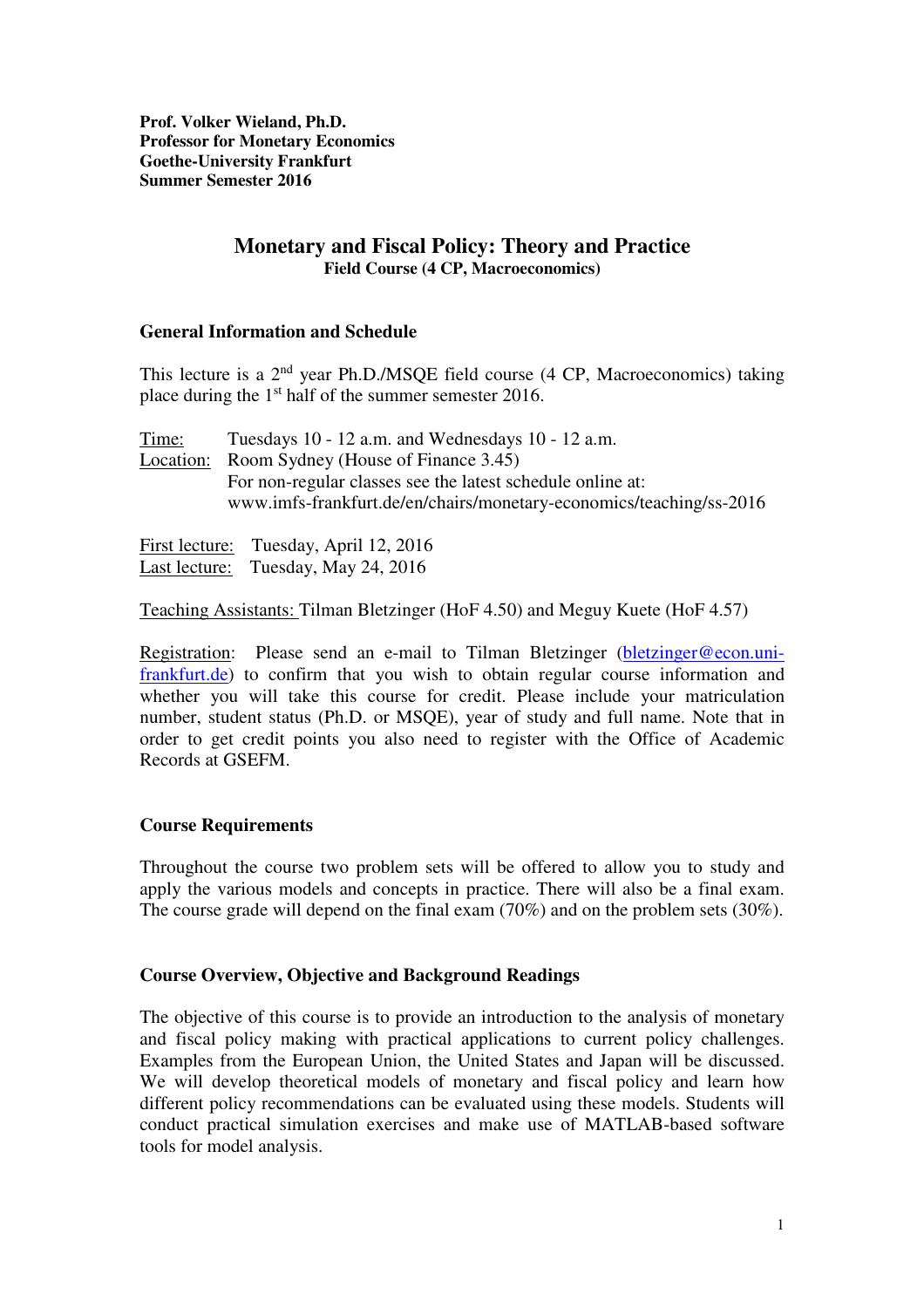The following is an outline listing the main topics of the lectures and relevant background readings. Further details regarding the schedule, slides and handouts will be provided during the course.

#### *Short Outline:*

- 1. Introduction
- 2. Monetary models and monetary policy rules
- 3. Optimal Control and New Keynesian modelling: Inflation targeting and the ECB
- 4. Quantitative easing and the zero bound on nominal interest rates
- 5. Government budget constraints and monetary-fiscal policy linkages
- 6. Fiscal stimulus and multiplier effects
- 7. Government debt dynamics and fiscal consolidation
- 8. Financial accelerator, housing markets and macro-prudential regulation

# *Background Readings:*

#### Book Chapters:

Schmidt, S. and Wieland, V., 2013, "The New Keynesian Approach to Dynamic General Equilibrium Modeling: Models, Methods and Macroeconomic Policy Evaluation", Handbook of Computable General Equilibrium Modeling, Vol. 1B, Elsevier.

Walsh, C., 2010. Monetary Theory and Policy, MIT Press, 3<sup>rd</sup> edition, Chapter 8: New Keynesian Monetary Economics. Chapter 4: Money and Public Finance.

Wieland, V., (Editor), The Science and Practice of Monetary Policy Today, Springer Science, 2009, ISBN: 978-3-642-02952-3, Chapters 1, 2, 3 and 5.

Wieland, V., Afanasyeva, E., Kuete, M. and Yoo, J., 2016, "New Methods for Macro-Financial Model Comparison and Policy Analysis", forthcoming in Handbook of Macroeconomics, Vol. 2, Elsevier.

Wieland, V. and Wolters, M., 2013, "Forecasting and Policy Making", in, Elliott, G. and A. Timmermann (eds.), Handbook of Economic Forecasting, Vol. 2, Elsevier.

#### Journal Articles:

Beck, G. and Wieland V. (2008), "Central Bank Misperceptions and the Role of Money in Interest Rate Rules", Journal of Monetary Economics, 55 (S1), p. S1-S17, October.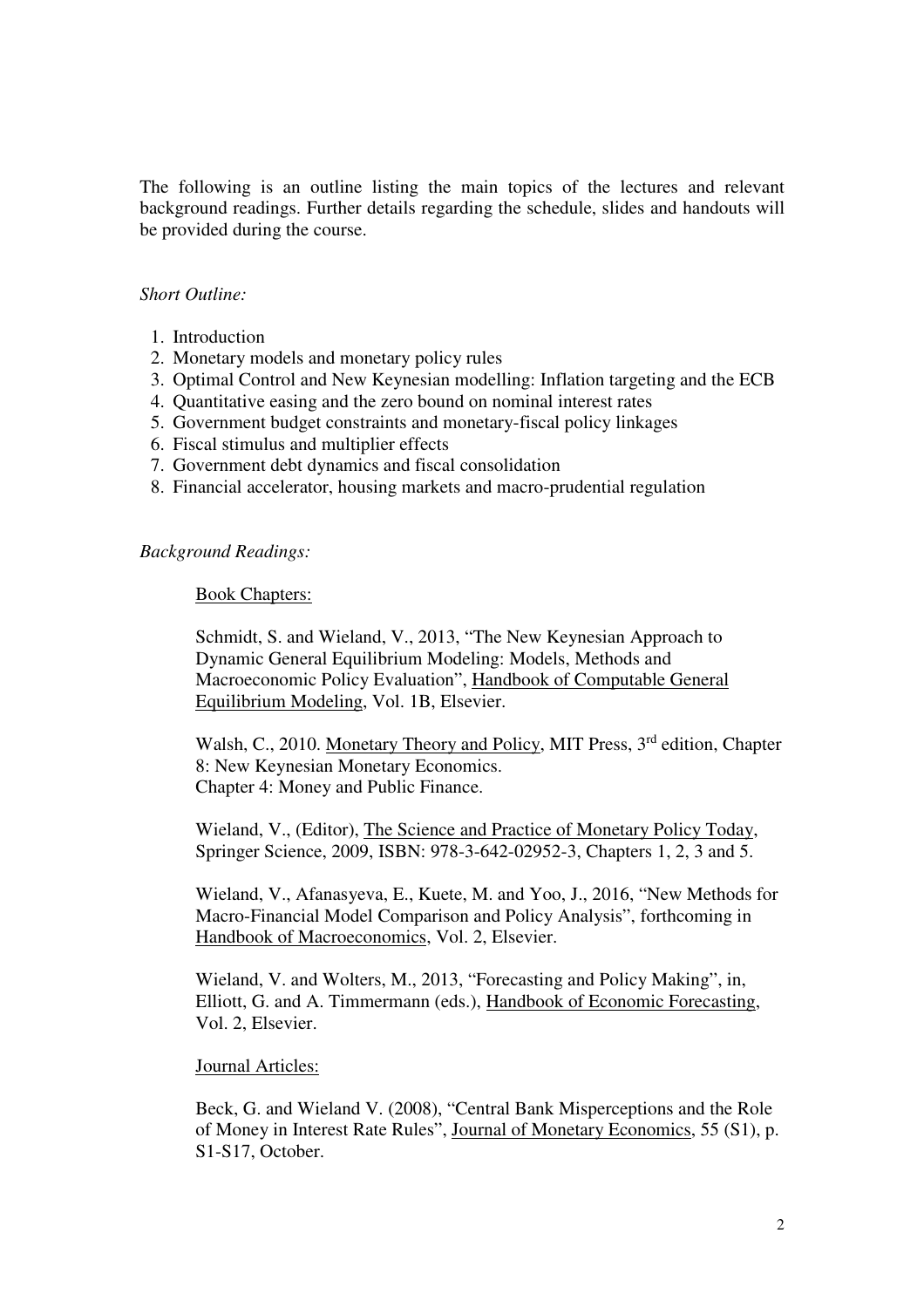Clarida, R., Gali, J. and Gertler, M. (1999). "The Science of Monetary Policy: A New Keynesian Perspective," Journal of Economic Literature, American Economic Association, 37(4), p. 1661-1707, December.

Cogan, J.F., Taylor, J.B., Wieland, V. and Wolters, M. (2013), "Fiscal Consolidation Strategy", Journal of Economic Dynamics and Control, 37, p. 404 – 421, February.

Coenen, G., McAdam, P. and Straub, R. (2008), "Tax Reform and Labour-Market Performance in the Euro Area: A Simulation-Based Analysis Using the New Area-Wide Model", Journal of Economic Dynamics and Control, 32(8), p. 2543-2583.

Coenen, G., Orphanides, A. and Wieland, V. (2004), "Price Stability and Monetary Policy Effectiveness when Nominal Interest Rates are Bounded at Zero", Advances in Macroeconomics, 4(1), Art. 1, January.

Cogan, J., Cwik, T., Taylor, J.B. and Wieland, V. (2010), "New Keynesian versus Old Keynesian Government Spending Multipliers", Journal of Economic Dynamics and Control", 34(3), p. 281-295, March.

Cwik, T. and Wieland, V. (2011), "Keynesian Government Spending Multipliers and Spillovers in the Euro Area", Economic Policy, 26( 67), p. 493-549 (also ECB WP 1267).

Gerlach, S., Schnabel, G. (2000). "The Taylor rule and interest rates in the EMU area," Economics Letters, Elsevier, 67(2), p. 165-171, May.

Kuester, K. and Wieland, V. (2010), "Insurance Policies for Monetary Policy in the Euro Area", Journal of the European Economic Association, 8(4), p. 872-912.

Orphanides, A. and Wieland, V. (2013), "Complexity and Monetary Policy", International Journal of Central Banking", 9(S1), p. 167-204, January.

Orphanides, A. and Wieland, V. (2008), "Economic Projections and Rules-of-Thumb for Monetary Policy", Federal Reserve Bank of St. Louis Review, 90 (4), July/ August.

Orphanides, A. and Wieland, V. (2000), "Efficient Monetary Policy Design Near Price Stability", Journal of the Japanese and International Economies, 14, p. 327-365.

Svensson, L. (1997), "Inflation Forecast Targeting: Implementing and Monitoring Inflation Targets", European Economic Review, 41, p. 1111-1146.

Taylor, J.B. and Wieland, V. (2012), "Surprising Comparative Properties of Monetary Models: Results from a New Monetary Model Base", Review of Economics and Statistics, 94, p. 800-816.